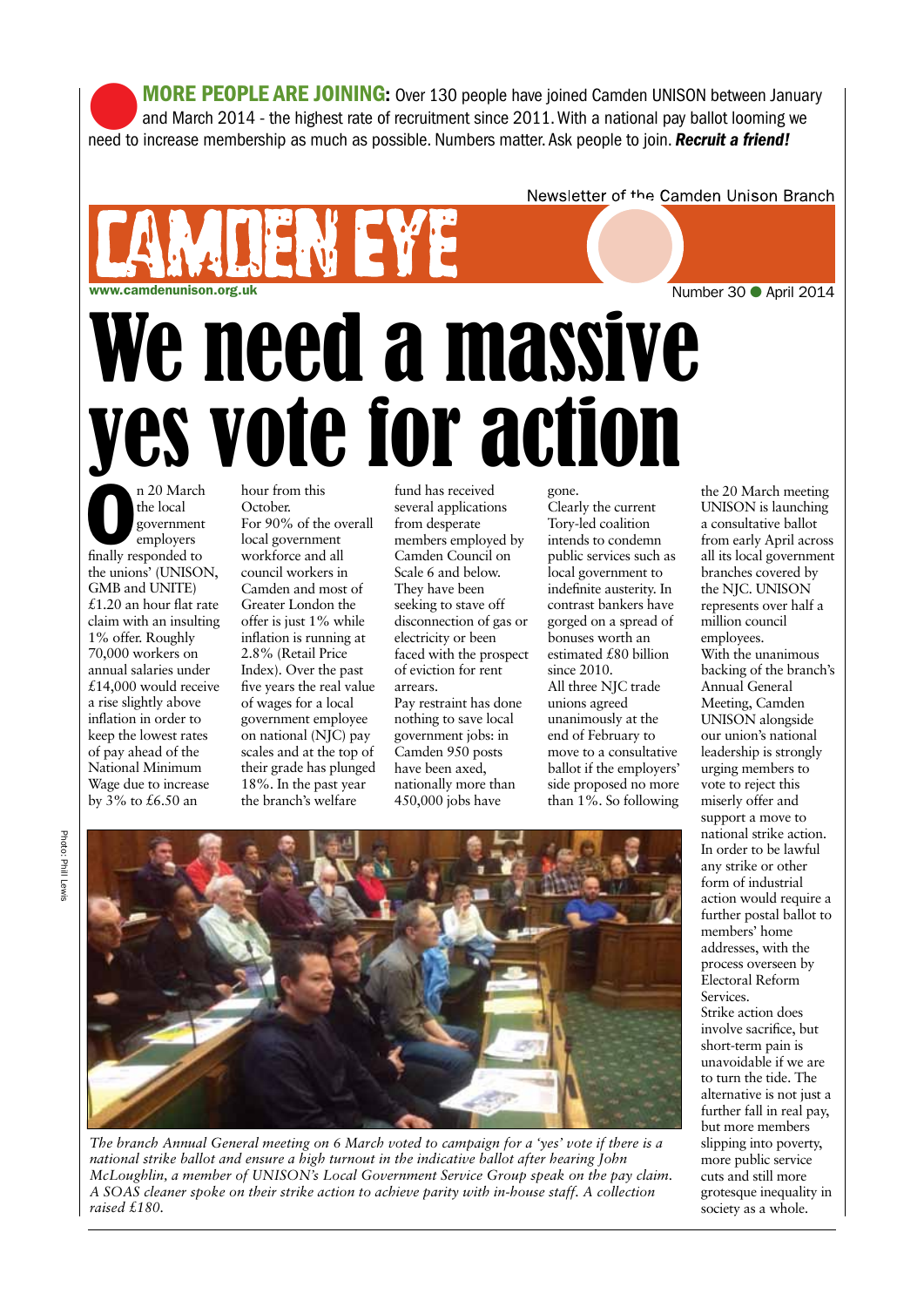*THE UNISON NATIONAL WOMEN'S CONFERENCE took place on 13–15 February 2014 at the Brighton Centre. Camden delegate* Fiona Darmady *was impressed. The venue was full of delegates from the length and breadth of Britain; (including one of her neighbours from the Orkney Islands!). Discussions covered a wide range of topics from the benefit cap, austerity, zero hours contracts, child care, the housing crisis, discrimination, violence against women, food banks and save the NHS to 'lose the lads mags' campaign*

verything we<br>
seamlessly; r<br>
tion after me<br>
tion was put<br>
forward and every verything went seamlessly; motion after motion was put time I turned my head to see the outcome, I witnessed a sea of hands in favour of the motion going ahead! The only point that was debated at length was the cervical screening age of women. It was an extremely lively event set against the backdrop of strikes in Scotland in defence of pay for anti-social hours worked by care workers in Glasgow who were starting a 72 hour strike – (half of a bucket contribution



went towards them). There was a positive mood and despite many galling and upsetting recounting of how women had survived all manner of negative situations; hope prevailed. Humour was abundant with a LGBT delegate apologising for the

atrocious weather which she blamed on their marriages! The power of striking came up and the successes in Scotland were noted; in particular the abolition of the bedroom tax.

**IGN UNITE** 

I found the most striking speaker was Jasvinder Sanghera, the founder of Karma Nirvana which campaigns against forced marriage and honourbased violence. Listed as one of the Guardian's 100 most Inspirational Women in the World she spoke of her own personal experience fleeing an arranged marriage.

The information on the economic situation of millions of women in the UK demonstrated that we are now worse off than in Victorian times. It was also interesting to recall what happened during the miners' strike and the role women played in support. What is abundantly clear is whether it is increasing the awareness of the plight of many (witness the drastic upsurge in the number of food banks across the UK), or facilitating the opportunities for women, that a united front is the way for-

ward. A shocking statistic was that half of our union members have or will suffer domestic abuse in their life. The other factor affecting women and children at risk is their economic status in society, further worsened by the increasing cuts and closures of services. Going to the UNISON National Women's Conference was a highly rewarding, informative and inspirational experience. The speakers were phenomenal and provided valuable information. I was moved by the sheer determination of fellow sisters. It highlighted the importance of us all sticking together. This became particularly relevant when we were returning to our accommodation. I was blown to the ground by the gales down in Brighton but fellow sisters and I then locked arms and managed to get back safe. Thank you UNISON for an educational and enjoyable time.

> *Fiona Darmady,* **HASC**

l *For a full list of motions and decisions made go to* http:// www.unison.org.uk *and search for 'UNISON Womens Conference 2014'*.



Camden UNISON representatives were amongst the thousands to honour Bob Crow's life as the horse-drawn carriage bearing his body to his funeral on Monday 24 March passed. RMT members, other trade unionists and socialists came from around the country to pay tribute to a great fighter for his members, for political representation for working people and a socialist alternative to the crisis-ridden capitalist system. Bob Crow's union, the Rail, Maritime and Transport Union, has called a national mobilisation for the London May Day march on 1 May. A special event is also planned for May Day.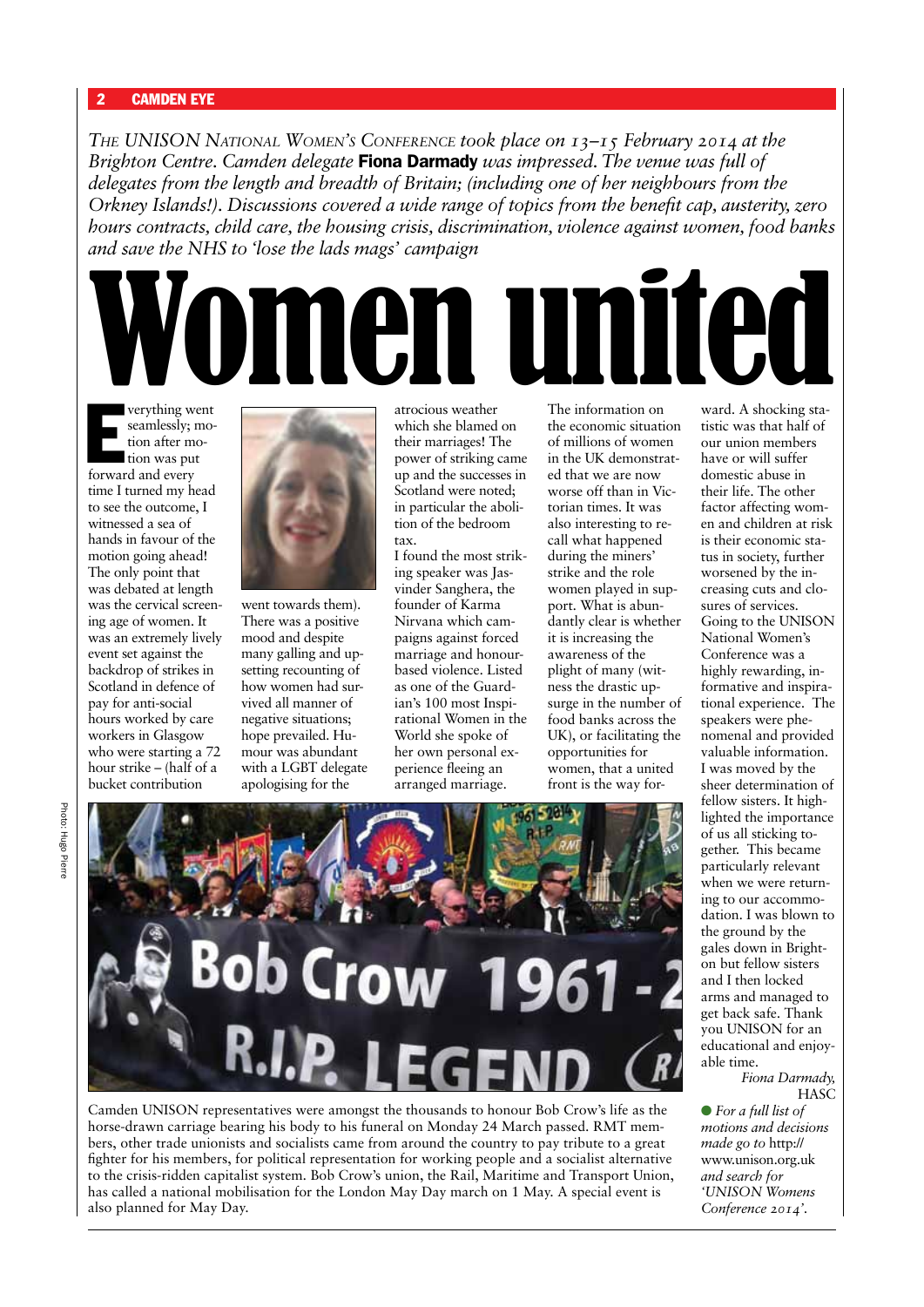# Use your vote

Members of UNISON local government branches across Britain will soon have the chance to elect a new Service Group Executive (SGE). The SGE, which is subject to election every two years, acts as the principal decision-making body between conferences on major policy issues affecting the union's members in local authorities and on outsourced council contracts across all of UNISON's geographical regions. This year's vote comes against the background of the critically important dispute over local government pay. Our branch committee has nominated Sue Plain, the secretary of the Southwark branch and chair of UNISON's London regional local government committee for the reserved women's seat, Helen Steel,

a shop steward in Haringey branch and a member of the National Joint Council committee for the reserved low-paid worker's post, and John McLoughlin, an incumbent member of the SGE and secretary of Tower Hamlets branch for the elections that open on 7 April and close on 16 May.

If you have not received a ballot paper by 14 April, please contact the UNISONdirect helpline on 0800 0857 857. The branch office is not involved in the administration of these elections.

The results of this year's elections will be announced immediately prior to UNISON's local government service group conference in mid-June. Members are strongly urged to make use of their vote.

## April 2014 CAMDEN EYE

### Solidarity and leadership

One of e truths of the pension strikes in 2011 was that everyone was pleased that trade unions were on strike together. It would make a great deal of sense if the unions and sections now in dispute covering local government, Health, Higher Education, schools and London Transport took action at the same time. This is easier said than done. It will take pressure from below by branches on national leaderships to achieve it. And leadership is important. Bob Crow was admired because he led and organised His union increased its membership and its members were amongst the best paid. Our members are angry about worsening living standards and are willing to take action. The national leadership needs to demonstrate it has a serious strategy to win the pay claim this year. Shop stewards have an important role as local representatives putting forward individual members' cases. But ultimately it is collective organisation and action which are critical to defending jobs and improving pay and conditions. This has to be strengthened.

# SOAS cleaners' inspiring strike

Outsourced cleaners at SOAS (School of Oriental and African Studies) near Russell Square took strike action on the 4,  $\bar{5}$ , and 20 of March as part of their campaign to end discrimination and to win equivalent sick pay, holiday and pension entitlement as enjoyed by staff directly employed by the prestigious University of London college. They won enormous support from students and academic staff who refused to cross picket lines resulting in the virtual closure of the university. Messages of support have flooded in

from all over the country. The cleaners, members of the SOAS UNISON branch, have been fighting since 2006 for an end to the inequality they suffer and won the London Living Wage and trade union recognition in 2008.

Through campaigning and organising this group of predominantly Latin American migrant workers have built a union capable of taking on their employer, the multinational company ISS.

Camden UNISON has supported the dispute throughout.



*SOAS cleaners' superb pickets started at 4.00 am and continued till 4.00 pm. They were joined by families and friends, students, academics and trades unionists from other branches. A photo took pride of place on UNISON's national web site.*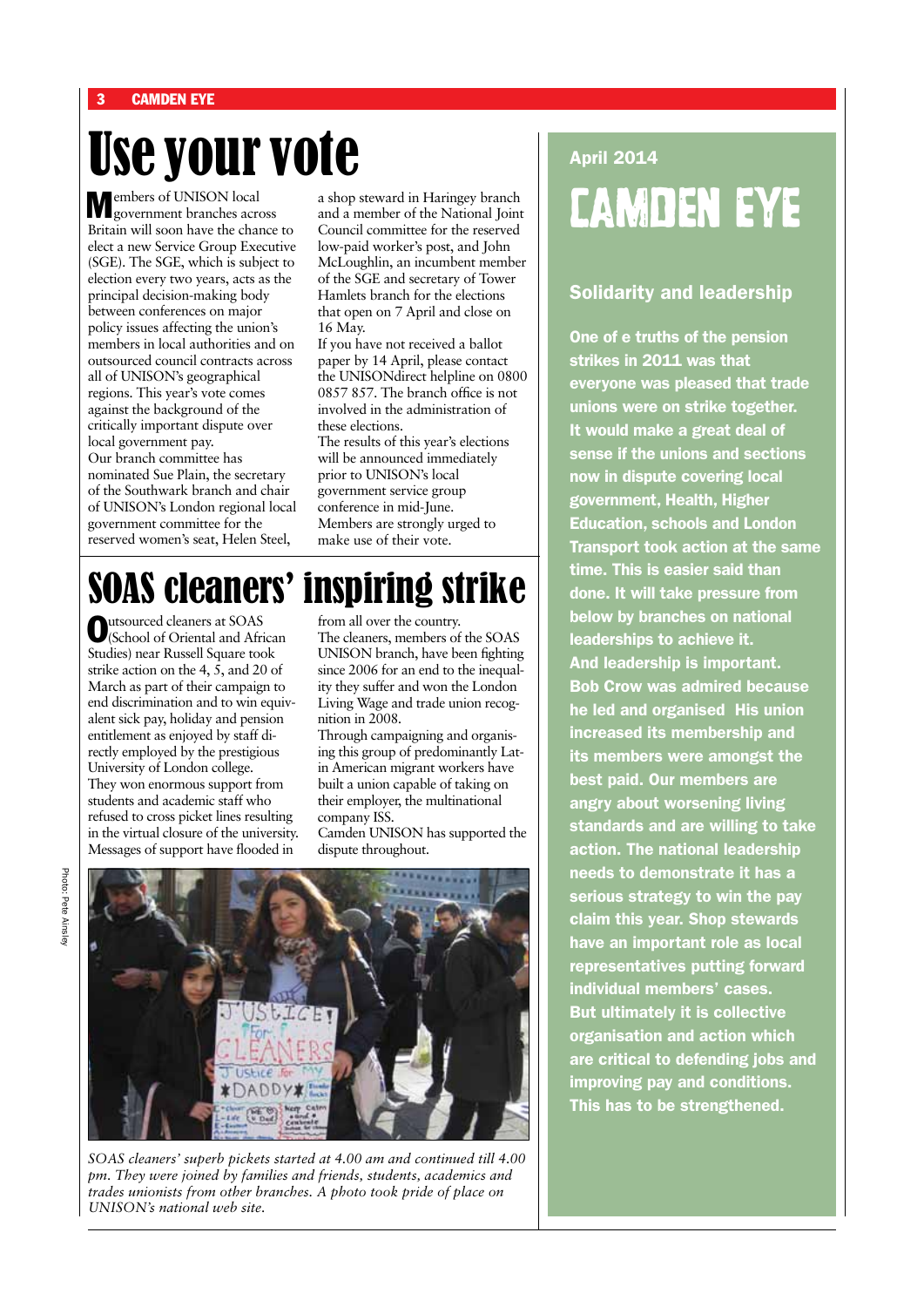

Mike Jackson with the late Mark Ashton founded Lesbian and Gays Support the Miners (LGSM) in 1984. Mike spoke about LGSM at Camden Trades Council

he LGBT com-<br>munity in the<br>late 1970s ear-<br>ly 1980s faced<br>several attacks includmunity in the late 1970s early 1980s faced ing the blasphemy trial which closed down Gay News; the Customs raid on Gay's the Word bookshop when stock was seized because of its allegedly pornographic content and the higher age of consent for gay men (21). The National Union of Mineworkers (NUM) was forced into action by the threatened closure of Cortonwood pit in March 1984. It proved a lengthy dispute. Mark Ashton suggested we take collecting buckets to the June1984 Pride march. The marchers donated generously and positively. Afterwards there was a fringe meeting, organised by the Labour Campaign for Lesbian and Gay Rights, Lesbian a Gays Support<br>The Miners

he LGBT com-

where a striking miner from Kent spoke and was warmly received. LGSM was born the following week when Mark called an inaugural

meeting at his flat. Eleven turned up at that first meeting. Meetings took place weekly and numbers rapidly increased. The group had a simple aim: to offer support to the striking mining communities and their union, the NUM. The choice of a mining community to twin with was fairly simple – one of the group came from near Dulais. Over £500 had been raised and it was time to donate the money. I remember writing and posting the first letter to the Neath, Dulais and Swansea Valley Miners' Support Group, curious to know what the reaction would be when it was opened. The outcome was that David (Dai) Donovan would meet us in London and we could give him the cheque then. Dai came to a gay pub in King's Cross called 'The Bell' and on the stage told the crowd that he had 'been sent by the mining communities of South Wales to extend the hand of friendship to the lesbian and gay community'. He received huge applause and thereafter the solidarity just strengthened.

There were reciprocal visits between London and South Wales, LGSM'ers staying with the miners' families in Wales and the families coming to London to stay with LGSM'ers. When we entered a crowded community hall on our first visit there was silence for a moment then someone started clapping and then everyone was clapping.

LGSM kept a lively debate up within the lesbian and gay community and press. The biggest fund-raiser LGSM organised was the 'Pits and Perverts' benefit gig at the Electric Ballroom in Camden on 10 December 1984 with the Bronski Beat featuring Jimmy Sommerville. Around1, 500 attended and over £5,000 was raised. Altogether LGSM collected over £22,000 and became the largest single contributor to the Dulais communities. In contrast the Gay Conservatives raised £25 for the scabs. LGSM were in Wales with the miners when

the announcement to return to work was made. One of the miners at their sup-

port group meeting that weekend said that it was now time to return the support that others had given to them 'and none more so than the lesbians and gays whose support has been magnificent'. They returned that support by wearing lesbian and gay badges on their lapels, by driving their support group van emblazoned with pink triangles, by bringing their families and the Blaenant Lodge miners' banner on the Pride '85 march. Then at the TUC and Labour Party conferences in Autumn 1985

the NUM announced that it would be supporting the lesbian and gay equalities propositions. They were then carried after years of previous failure.

LGSM ended not long after the end of the strike. All of its archival material was deposited with the People's History Museum. Look out in the autumn for a play called 'Pits and Perverts' and a feature film by Pathe, supported by BBC Films, called 'Pride', which is based on LGSM and the Dulais mining community.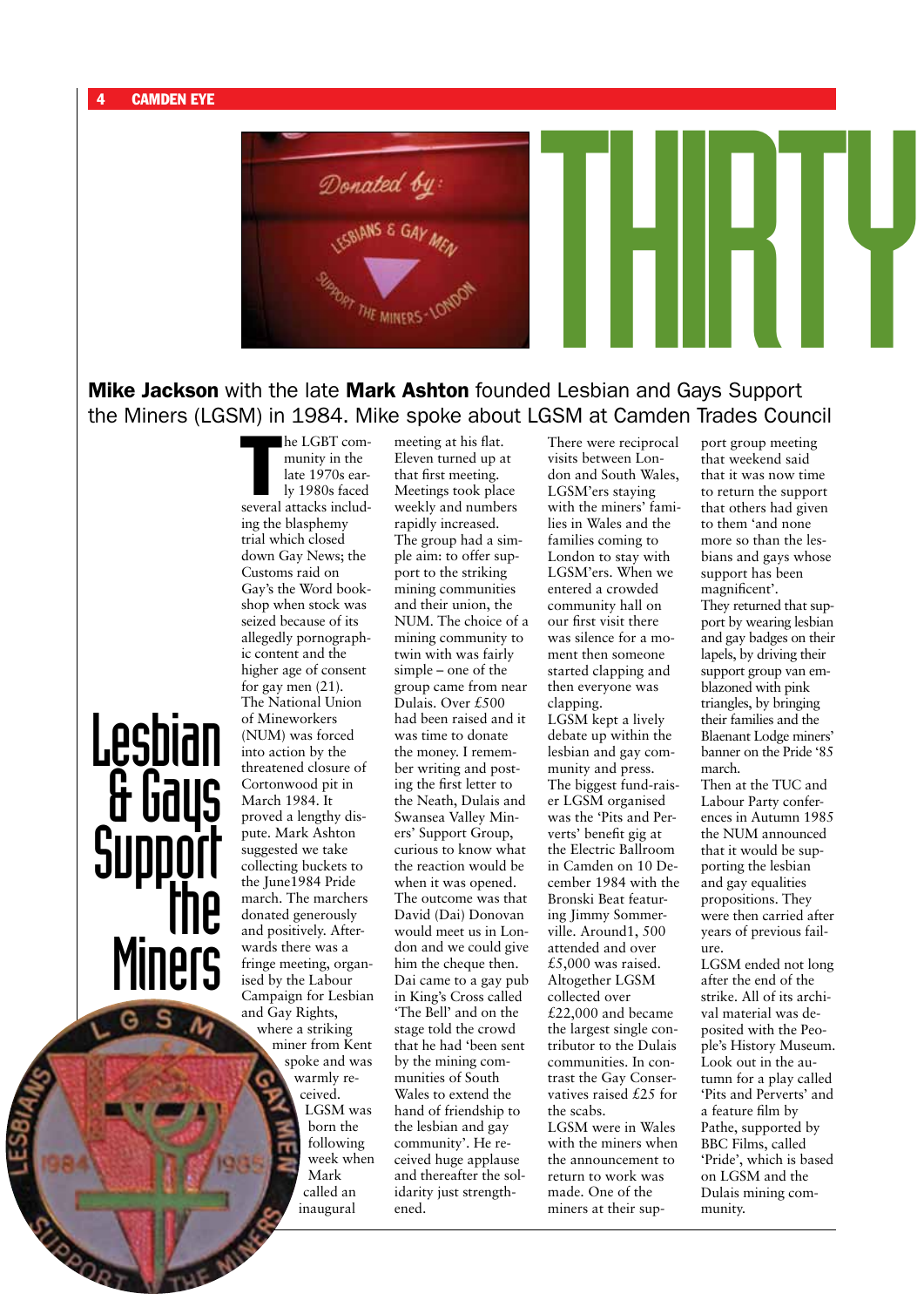The March 1984<br>
The March 1984<br>
The March 1984<br>
The March 1984<br>
Stressed by two wom-these all up to Bentley Pit A year long lesson in solidarity: 30 years on from the Miners Strike 1984-1985

n March 1984<br>Margaret Thatc<br>er took on the<br>miners. The an-<br>nouncement was a n March 1984 Margaret Thatcher took on the miners. The ansingle pit closure which forced strike action in response. Arthur Scargill, General Secretary of the 180,000 strong National Union of Mineworkers (NUM) argued that they planned to close down 70 pits, but was attacked by the Tories as scaremongering. Cabinet papers released this January proved him right. The Tories cast him and the miners as 'the enemy within' and the most decisive domestic confrontation of the Thatcher era began.

Camden NALGO and Camden NUPE (precursors of UNI-SON) were amongst the many union branches across the country that realised the political significance of the strike. Both branches quickly made the decision to 'twin' with pits in Yorkshire: Camden NALGO with Bentley – a pit village just outside Doncaster, and Camden NUPE with nearby Hatfield Main. Camden Nalgo's decision to twin with Bentley was made at a 600 strong branch meeting addressed by two women from the Bentley Women's Support Group who asked for our solidarity and support.

I was a shop steward for Camden NALGO in the Housing Needs shop, and joined the branch's Miners Support Group. We held weekly meetings, collected weekly levies from as many members as we could and sent money up to Bentley. We got agreement from the Council to have one person released from work to organise support full time. I remember going desk to desk and money being willingly handed over. I still have the handwritten levy sheet where we would regularly collect from  $\overrightarrow{t}$ 20 -  $\overrightarrow{t}$ 30 from our shop alone. I collected the levies from the whole Housing Department and sent it up to Bentley. By the end of the strike, we had collected well over  $£5,000$  in Housing alone. The branch total was over £35,000. In December 1984, we agreed to get pictures of all the miners' kids and each child or family was 'adopted' by someone in Camden NALGO and presents were bought. We took

these all up to Bentley just before Christmas. Even some of our members who would not put into weekly levies agreed that leaving the kids without presents at Xmas was too harsh. During the year long strike, we had many delegations up to Bentley. I took over 10 members of our Housing Needs shop up one snowy week. We stayed with families, were fed (we did bring food parcels with us!) and entertained at the Miners' Welfare Club. Then at 4am up we got and joined hundreds of miners on their picket lines. Then at 5.30ish off we went to secondary picket the power station! However tired we were, we all went along, understanding that this was what the miners, their wives and others had to do every day – a very humbling experience. There were times during 1984 that the strike could have won. Margaret Thatcher understood that isolating the miners gave her the best chance to beat them. Throughout that year there were opportunities for the trade union movement to beat the Tories. NACODS (the

Pit Deputies who were essential to health and safety in the pits) balloted and threatened to come out on strike. Sadly they got bought off with a deal. The railway workers (NUR) were in dispute and nearly came out on strike which would have shut down the whole railway network. And the dockers (who Thatcher targeted later in the 1989) were due to come out during the summer. The leadership of the TUC and the various unions who could have backed up the miners agreed to deals rather than hold out to support the miners and

they returned to work, having lost in March 1985. I am hugely proud of what our branch and the many activists at the time did. It left an enormous legacy. The full truth of what the Government was prepared to do to win is only now coming to light. Look out this summer

for a showing of the film: *(Still) The Enemy Within. Phoebe Watkins* Branch Co-chair

 $\bullet$  The best account of the 1984-85 miners strike is *The Enemy within: The secret war against the miners'* by Seamus Milne.

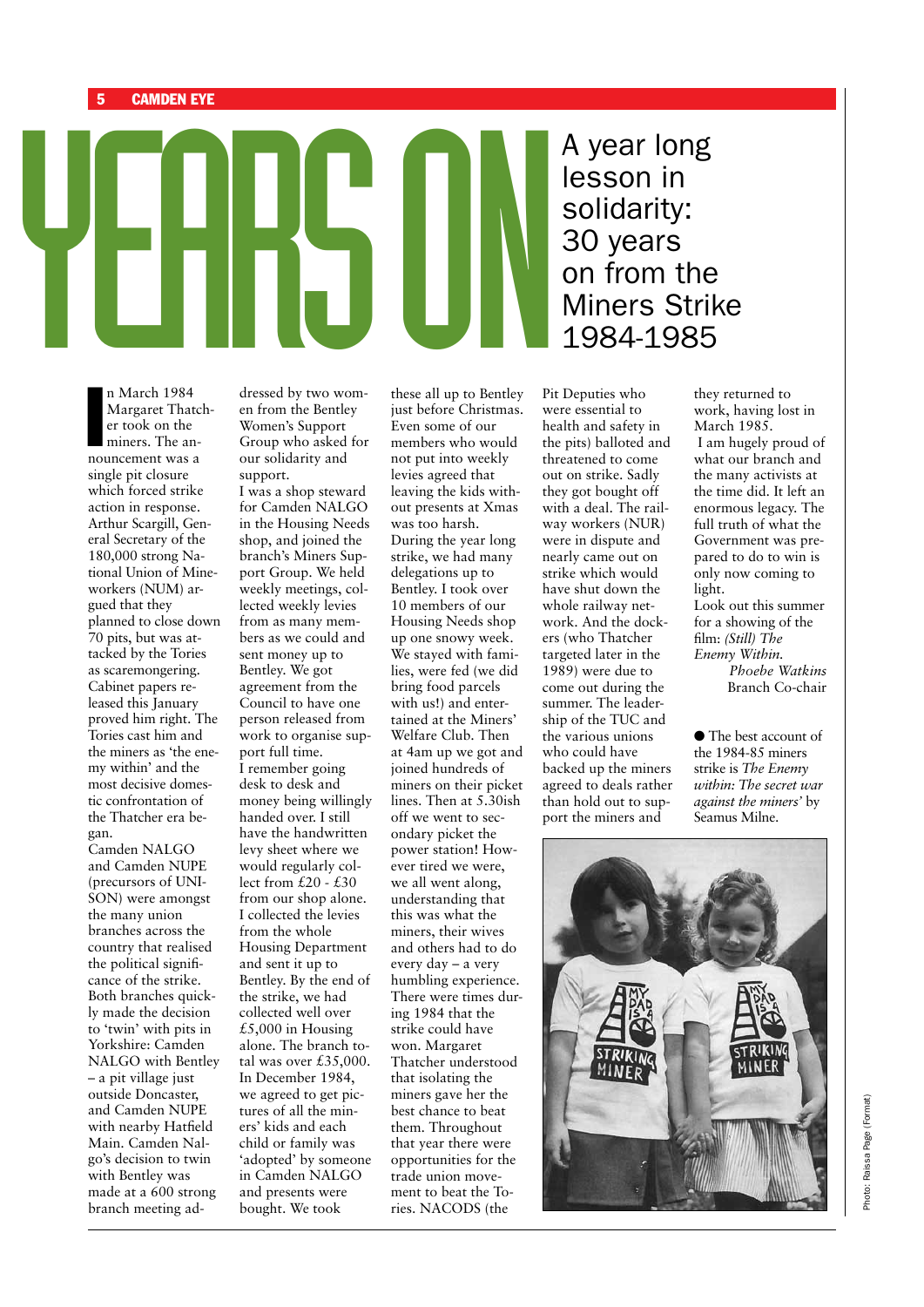# Secondment pay rise victory

amden Council workers on secondments who signed the new contracts did not receive any performance related pay (PRP) rises in June 2013. After a challenge from Camden UNISON management eventually reversed their position and awarded the pay rises with backdating. When workers in their substantive posts received their pay rises last June, up to 120 workers on secondments (who on the old contracts were always treated the same as those in substantive roles) had had their acting up allowances cut by the

same amount their substantive salaries increased. In some cases by up to £80 per month, leaving their take-home pay unchanged. Apart from being unfair, and undermining the spirit which the council claimed for PRP – namely, that it was to reward good performance – we argued that workers were in fact contractually entitled to these rises and that not awarding them amounted to an unlawful deduction of wages. It also lent weight to our argument that PRP was really just intended as a crude way to cut

wages. Workers from P&M grades (old SO1 and up) acting up in higher graded P&M posts had their acting up allowance slashed, and workers whose substantive posts are on SP grades (old scale 6 and below) acting up in P&M did not received any bonus or pay increase at all, regardless of their performance rating. Camden UNISON immediately raised the issue with senior management, and after lengthy discussions HR agreed to reverse the acting up allowance cuts for P&M workers, awarding them the full percentage pay rise for their acting up role,

and for substantive SP workers HR agreed that they would allow local management discretion to move them up an increment on the old scale points. In all cases we are aware of, local management did move members up one scale point. These were both backdated to 1 April 2013.

As it is nearly time for increments and PRP rises again, members on secondments should keep a close eye on their payslips and if you do not get the pay rise you think you are entitled to contact *John Shepherd* (020 7974 3972/John.Shepherd@ camden.gov.uk).

### **Craft** Workers get 1 per cent

Camden UNISON has ensured that craft workers will now receive their 2013 'cost of living' pay rise of 1% backdated to 1 April last year. When the majority of council workers on NJC pay and conditions were awarded the 1% cost of living pay rise for 2013, craft workers on their own set of conditions did not receive the award, which was agreed nationally between the unions and employers in July last year. After repeatedly raising the issue, management have now agreed to implement the award with full backdating, stating they did not receive the notification that agreement had been reached from the national Local Government Employers.

# Sick pay success

68-year school<br>cleaner, with<br>nearly 25 years cleaner, with service, who is undergoing intensive cancer treatments, had a modest windfall in late January. Camden Council's cleaning and maintenance contractor, the Danish-based multinational ISS, finally agreed to pay her Occupational Sick Pay (OSP). The cleaner had originally started in the early 1990s as a Camden employee and had worked continuously for a number of private contractors

after Camden first outsourced cleaning jobs some 15 years ago. She should have retained her entitlement under the local government sick pay scheme (six months full pay for up to six months) under the protection offered by the TUPE regulations. ISS had initially claimed that there was no evidence provided by the previous contractor (MITIE) that the worker had TUPErelated protection, but Camden UNISON persisted and six

weeks later after first raising her case the branch learned that ISS accepted she did indeed have the right to full sick pay, dating back to September. When contacted by UNISON, Camden HR officers were sympathetic and tried to find evidence of the original employment relationship, but it was the member herself who had fortunately retained correspondence from her first year as a Camden employee, including her original statement of terms and conditions. She

has since received two further instalments of full pay worth roughly four times more than Statutory Sick Pay. The member concerned still has a long road to recovery, but thanks to the payment of OSP she has been able to clear several outstanding bills. This case offers a vivid illustration of the basic day-to-day challenges outsourced workers face at the same time as proving the very real value of being a UNISON member, whoever the employer might be.

### Strikers visit Camden **Branch**

Doncaster Care UK strikers spoke about their 14 days of strike action at the Branch Committee on 24 March. Care UK is attacking anti-social hours payments and workers could lose substantially. Average pay is less than  $\hat{t}$ 20,000. Their Chief Executive's remuneration package is over £800,000. A collection raised £64.02 and a donation of £200 was agreed.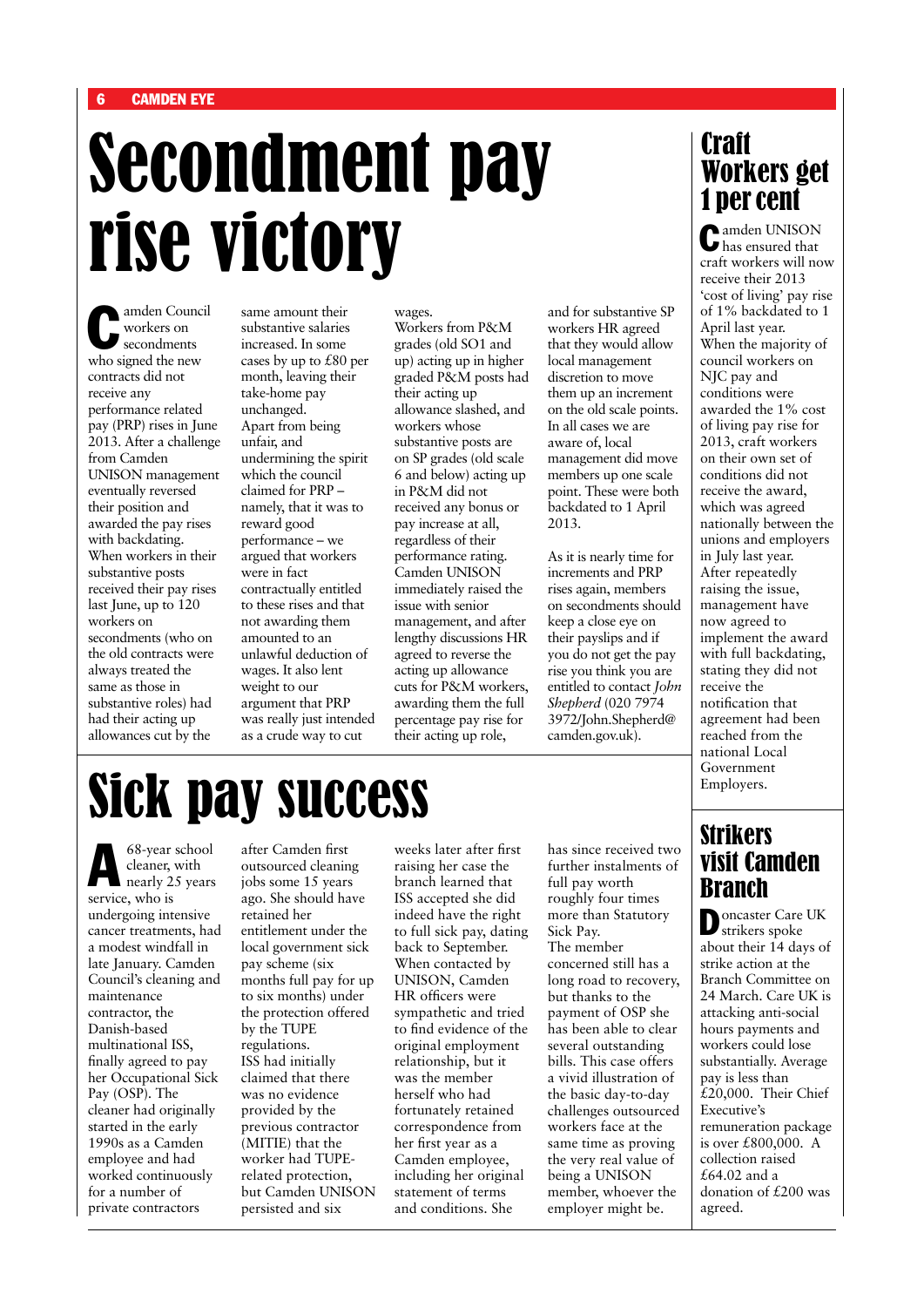# Caterlink get organised

amden school<br>kitchen worke kitchen workers who provide healthy meals to Camden school children have now submitted their claim for the London Living Wage of £8.80 an hour to Caterlink, their employer. Camden Council proclaims it is a London Living Wage employer, but many contractors who provide Council services, still pay less than this. Caterlink, who employ the majority of Camden's school meals staff, still employ them on  $\hat{t}$ 6.31 even though they have contracts in other authorities or educational workplaces where they pay the London Living Wage.

At a mass meeting of staff the motion to submit the claim was unanimously agreed. Some staff members even began to discuss what action they could take as they believe the company will just try to wash its hands of the campaign and blame Camden who pay the contract. There were many other grievances as well. Some members have complained to UNI-SON that the company expects them to work for an extra 5 days a year without pay. Worst still it looks as though they got docked pay if they didn't turn up on these extra days. UNISON has asked Caterlink for

an explanation and for any unpaid wages to be paid.

There are many other issues UNISON members who work for Caterlink have asked UNISON to take up. UNISON will be organising these workers to make sure their campaign for decent pay and conditions is met this year.

Some staff described their situation: *Worker A* – I just work to pay bills and have to rely on my family to get me food. *Worker B* – The wages are not right, I have to borrow money. Both – The union has to campaign for the Living Wage for us because we work very hard to provide

healthy meals for the children in our school *Worker C* – on my wages I can't afford to do things with my family – even simple things like the cinema or treats for my son when he's done good work at school, I can't afford his trainers, I can't visit my family who live around London. I want to fight for the living wage as it affects our children who don't get any benefit from our work providing healthy meals for Camden's school children. They see the worst of their parents when we have money stress as well as being physically exhausted at the end of the day. *Hugo Pierre*

CSF Co-convenor

## Teachers fight for the future of education

fter a lengthy<br>pause teachers<br>across Englan pause teachers across England Wales again took strike action on Wednesday 26 March. Members of Britain's biggest teaching union, the NUT, stayed away from schools as part of a bitter and protracted battle with Tory Education Secretary, Michael Gove. While Gove beat a partial retreat over terms and conditions in February, there are huge, unresolved issues regarding:

 $\blacksquare$  The introduction of Performance-Related Pay

**n** Damaging changes to the Teachers' Pension scheme, including a rise in the retirement age to 68, and

**n** Staggering workloads that are now leading 40% of teachers to leave the profession after less than five years on the job.

The scheduled action is only for one day, but debate around tactics and strategy in this critically important dispute is likely to dominate the upcoming NUT conference in Brighton during the Easter weekend. Camden teachers joined a London demonstration of 11,000 on the day outside the BBC's new Broadcasting House to protest at biased media coverage and then marched to a large rally at Westminster Central Hall.



Caterlink workers on the local Camden pay protest march on 4 February